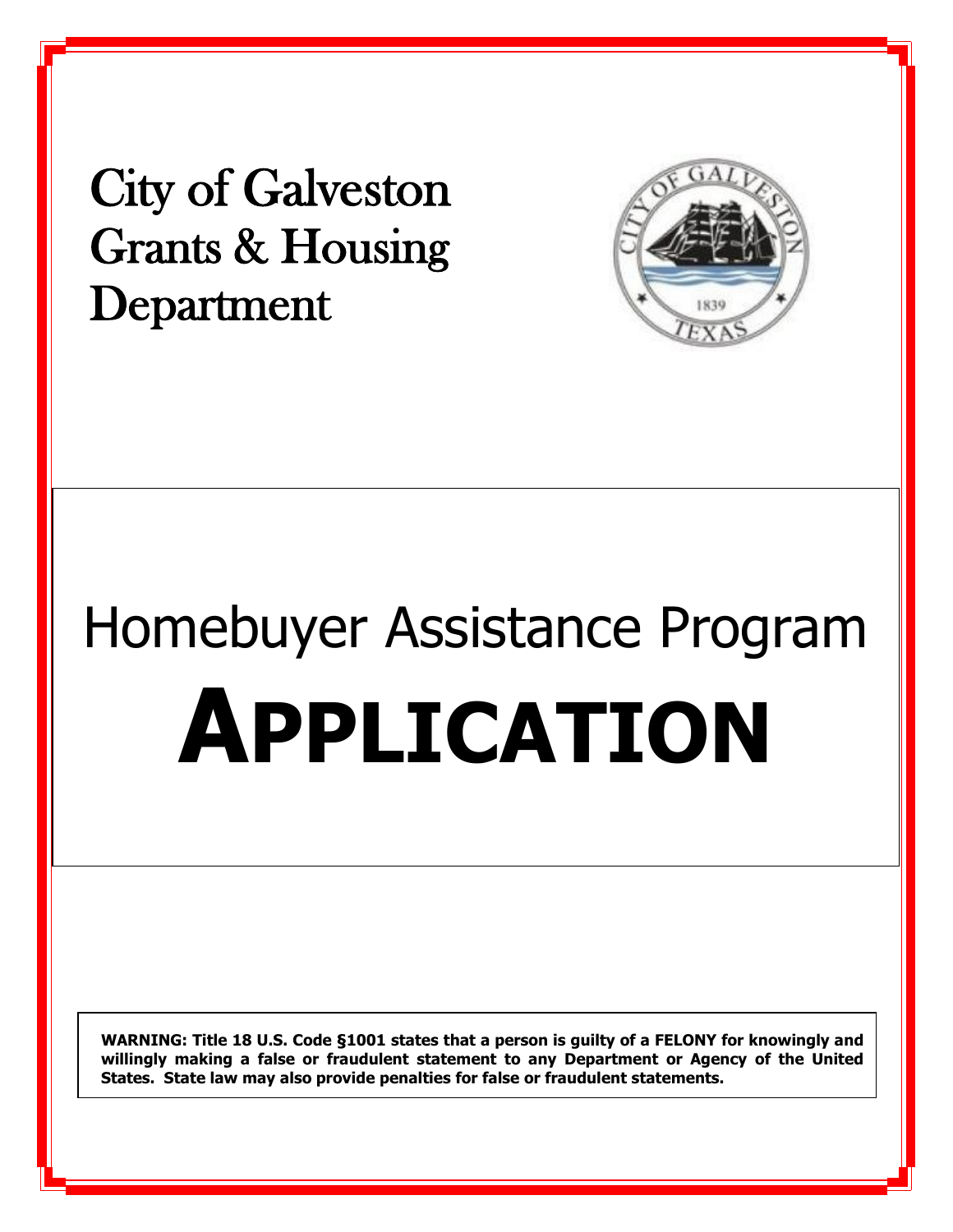## **Application Table of Contents**

|                                                         | 3  |
|---------------------------------------------------------|----|
|                                                         | 4  |
|                                                         | 5  |
|                                                         | 6  |
|                                                         | 8  |
|                                                         | 9  |
| Program Information Disclosure and Compliance Agreement | 10 |
|                                                         | 11 |
|                                                         | 12 |
|                                                         | 13 |
|                                                         | 14 |
|                                                         | 16 |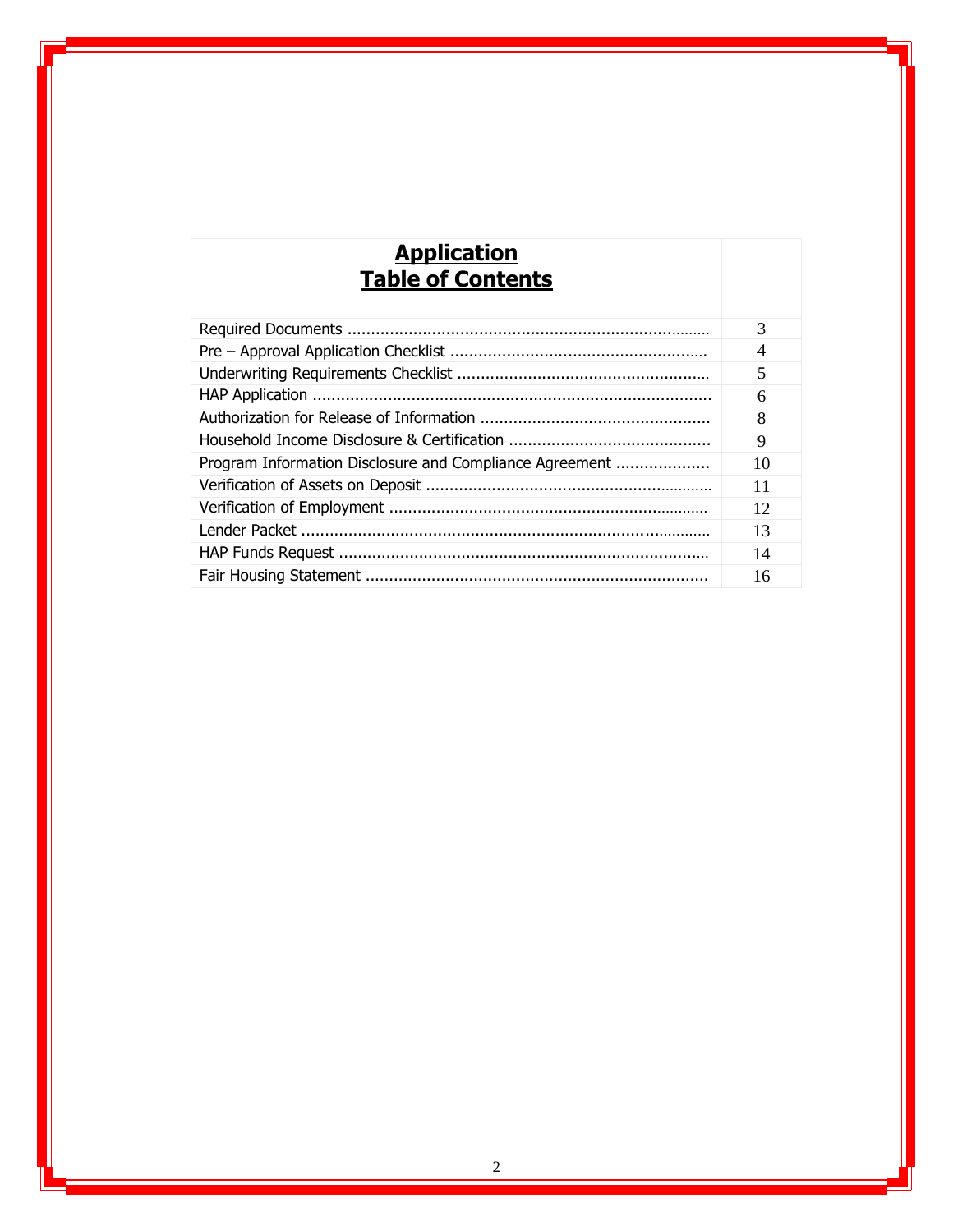## **THE APPPLICATION PACKET and REQUIRED DOCUMENTS**

The following represents the order and necessary documents required to complete the application packet.

#### **1. HAP FORMS F-1 through F-5**

These documents must be Originals, completed and signed by the buyer(s)

**F1 – HAP APPLICATION** - Original, completed and signed by the homebuyer(s)

**F2 – HAP AUTHORIZATION OF RELEASE OF INFORMATION** Original, signed by the homebuyer(s) **F3 – HAP HOUSEHOLD INCOME DISCLOSURE AND CERTIFICATION** – Original completed and signed.

**F4 – HAP PROGRAM INFORMATION AND COMPLIANCE DISCLOSURE** – Original completed and signed.

**F5 – HAP FUNDS REQUEST –** Original, completed (To be completed by the lender)

The following documents shall be **COPIES ONLY.** No original documents will be accepted.

- **2. Copy of Drivers License or State ID and Social Security Card for ALL members of the household**
- **3. City of Galveston Certificate of Attendance from Homebuyer Education Pre-Purchase class.**
- **4. Copy of the Pre-Qualification Letter from a Mortgage Lending Institution.**
- **5. Copy of the signed Mortgage Loan application.**
- **6. Copy of a Written Verification of Employment (if needed).** The City of Galveston's Verification of Employment or the Lender's verification form can be used if the same information is conveyed; date of confirmation within the last 30 days.
- **7. Copy of three (3) consecutive months of the most recent pay stubs for all income person's 18 or older living in the home** and not considered a full-time student. If you are not employed we will need a current Wage Record from the WorkSource.
- **8. Copy of Written Verification of Deposits for all accounts held by the applicant's household (if needed).**  The city of Galveston's Verification of Deposits or the Lender's verification can be used if the same information is conveyed.
- **9. Copy of Bank Statements – A copy of the most recent six (6) consecutive month's statements for EACH Account in the buyer(s) name including accounts established for children.**
- **10. Copy of Filed Federal Income Tax Return – A copy of the most current year**. In the event that an Income Tax Return was not filed, a statement from the IRS, certifying that a return was not filed, will be required.
- **11. Copy of ALL OTHER Sources of Income to the Household - ALL Other Sources of Income must be verified in writing by the income source.** OTHER sources of income include: Child Support, Section 8 Housing Assistance, Food Stamps, WIC, TANF, AFDC, Income from a Home Based Business, Representatives selling Goods or Services from a home based business, i.e. In Home Day Care Provider, Tupperware, Pampered Chef, Avon, etc.)

**Documents need to be placed in this specific order at the time of submission of the HAP Application Packet.**

**PLEASE NOTE: An Application Packet WILL NOT be accepted without ALL of the required documentation.**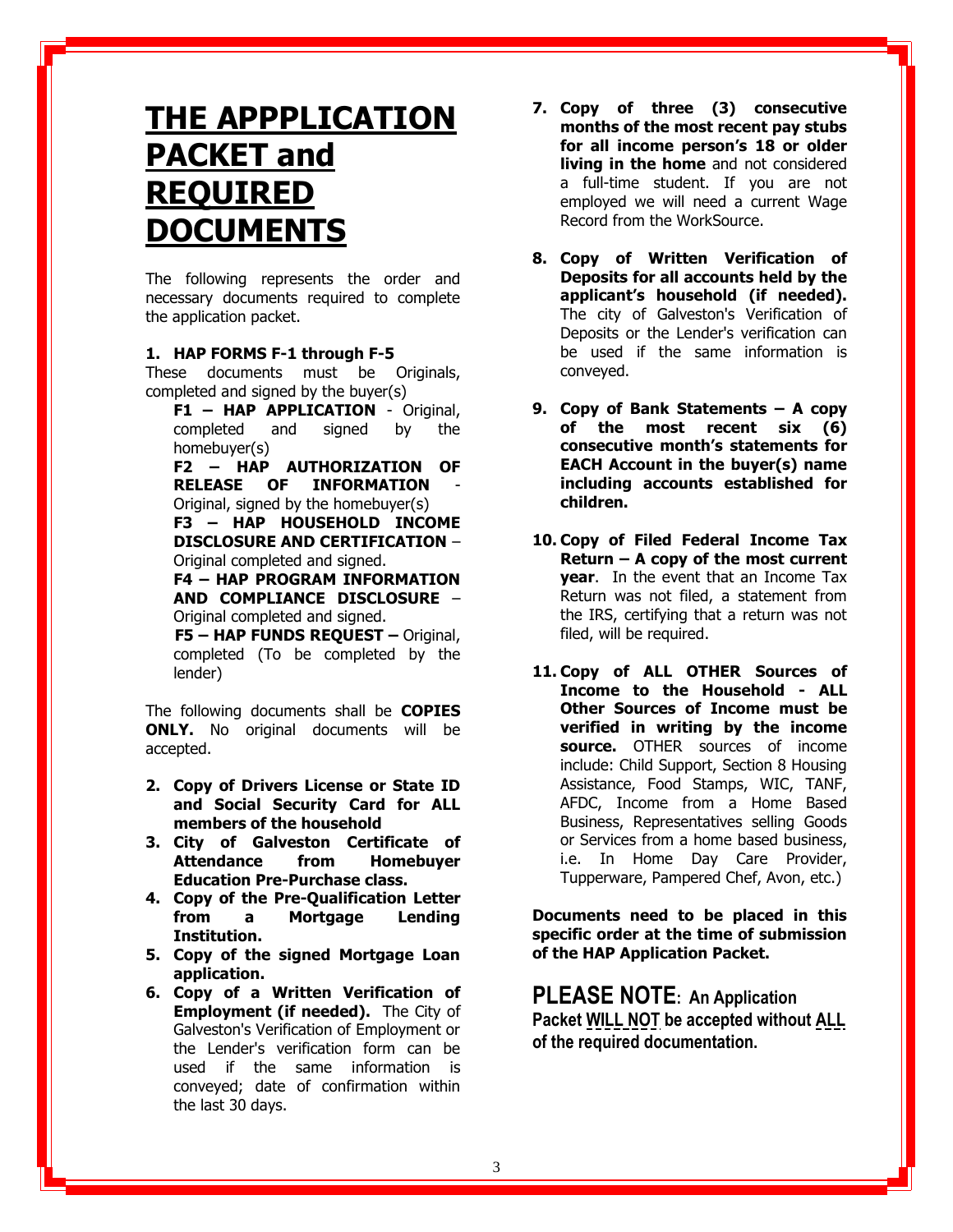## City of Galveston, HOME Program/HOME Investment Partnerships Program **HOMEBUYER ASSISTANCE PROGRAM**

|       | <b>APPLICANT NAME:</b>                                                                                                                                                                                                             |
|-------|------------------------------------------------------------------------------------------------------------------------------------------------------------------------------------------------------------------------------------|
| DATE: |                                                                                                                                                                                                                                    |
|       | <b>EMAIL ADDRESS:</b> The contract of the contract of the contract of the contract of the contract of the contract of the contract of the contract of the contract of the contract of the contract of the contract of the contract |
|       | <b>RECEIVED BY:</b><br><u> 1989 - Johann Harry Barn, mars ar yw y cynnwys y cynnwys y cynnwys y cynnwys y cynnwys y cynnwys y cynnwys y</u>                                                                                        |
|       | <b>PRE - APPROVAL APPLICATION PACKET CHECKLIST</b>                                                                                                                                                                                 |
|       | $F-1$ – HAP Application - completed and signed by the homebuyer(s)                                                                                                                                                                 |
|       | F-2 - AUTHORIZATION/RELEASE OF INFORMATION - completed and notarized                                                                                                                                                               |
|       | F-3 – HOUSEHOLD INCOME DISCLOSURE – completed and signed by the homebuyer(s)<br>with complete income information                                                                                                                   |
|       | F-4 – PROGRAM INFORMATION DISCLOSURE – completed and signed by the<br>homebuyer(s). ALL supporting documents noted on form.                                                                                                        |
|       | <b>APPLICANT(S) IDENTIFICATION - Driver's License or State ID and Social Security Card</b><br>for each member of household.                                                                                                        |
|       | VERIFICATION OF EMPLOYMENT – written verification from employer (or Form signed<br>by the homebuyer(s) and completed by the employer $(pg. 11)$ )                                                                                  |
|       | MOST RECENT PAY STUBS, three (3) months, copy.                                                                                                                                                                                     |
|       | <b>VERIFICATION OF DEPOSITS – written verification from financial institution(s) (or Form</b><br>signed by the homebuyer(s) and completed by the financial institution $(pg, 12)$ )                                                |
|       | BANK STATEMENTS – Copies of six (6) most recent consecutive month's statements for<br><b>EACH Account in homebuyer(s) name.</b>                                                                                                    |
|       | FILED INCOME TAX RETURN - Copy of the most current year.<br>$\Delta$ Notarized letter from the IRS, certifying that a return was not filed                                                                                         |
|       | PRE-QUALIFICATION LETTER from a Mortgage Lending Institution.                                                                                                                                                                      |
|       | Additional Verification may be needed such as:                                                                                                                                                                                     |
|       | Income (Social Security Benefit, Retirement, etc)                                                                                                                                                                                  |
|       | □ Child Support - copy of the court ordered Child Support Guideline Findings (if applicable)                                                                                                                                       |
|       | ADDI TCATTONI DACKET WITH NOT BE ACCEDTED                                                                                                                                                                                          |

## **APPLICATION PACKET WILL NOT BE ACCEPTED WITHOUT ALL OF THE REQUIRED DOCUMENTATION.**

APPLICATION COMPLETE AND ACCEPTED BY \_\_\_\_\_\_\_\_\_\_\_\_\_\_\_\_\_\_\_\_\_\_\_\_\_\_\_ DATE\_\_\_\_\_\_\_\_\_\_\_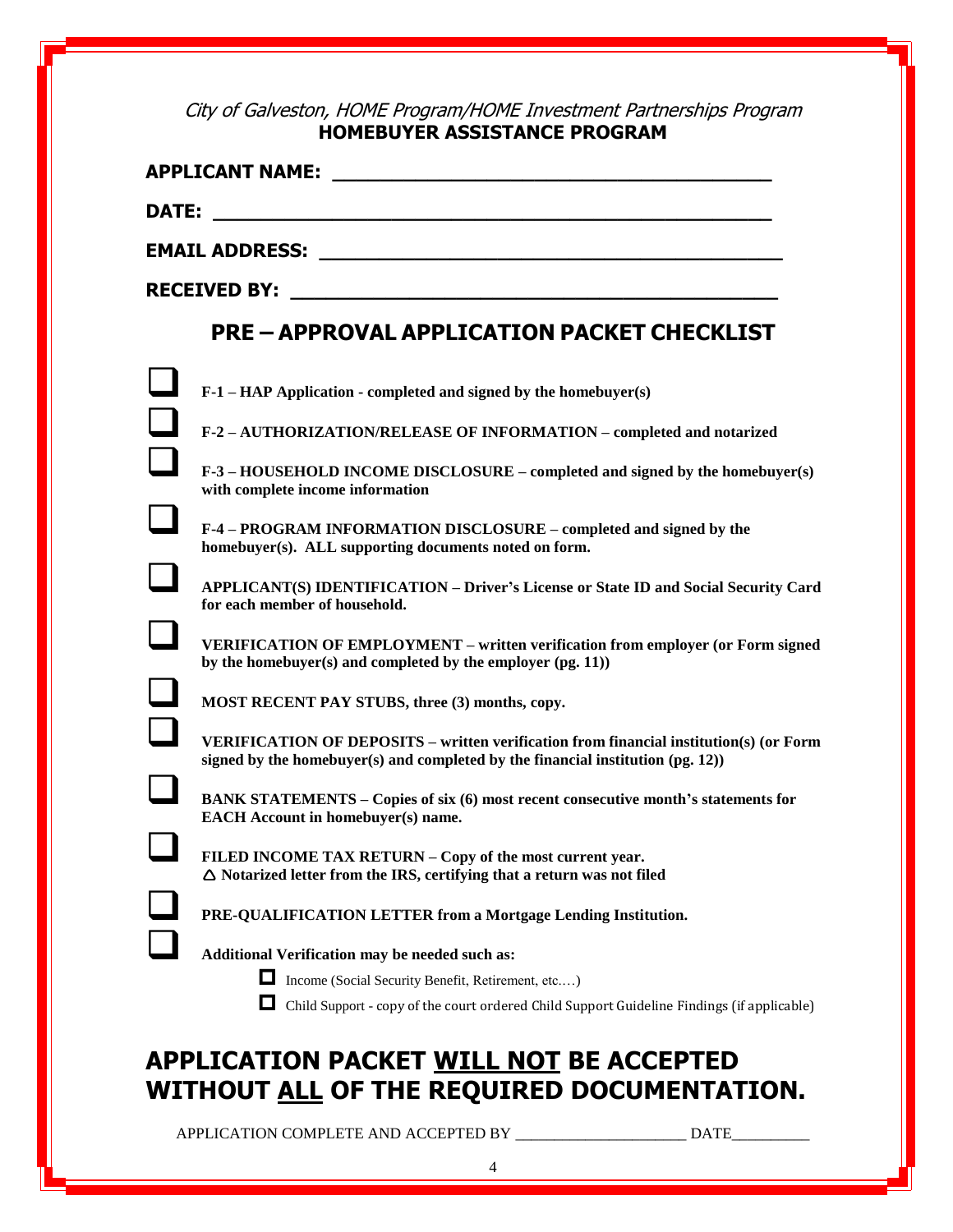City of Galveston, HOME Program/HOME Investment Partnerships Program **HOMEBUYER ASSISTANCE PROGRAM**

**APPLICANT NAME: \_\_\_\_\_\_\_\_\_\_\_\_\_\_\_\_\_\_\_\_\_\_\_\_\_\_\_\_\_\_\_\_\_\_\_\_\_**

**DATE: \_\_\_\_\_\_\_\_\_\_\_\_\_\_\_\_\_\_\_\_\_\_\_\_\_\_\_\_\_\_\_\_**

**RECEIVED BY: \_\_\_\_\_\_\_\_\_\_\_\_\_\_\_\_\_\_\_\_\_\_\_\_\_\_\_\_\_\_\_\_\_\_\_**

# **UNDERWRITING REQUIREMENTS CHECKLIST**

*NOTE: The following information must be submitted and applicant must meet the HUD underwriting requirements* before *the closing can be scheduled. Please refer to page 6 of the Homebuyer Assistance Program Guidelines.*

| $F-5$ – GAP FINANCING Request – completed and signed by the lender,<br>indicating the seller's name, property address, amount and purpose of<br>GAP Funds requested. (To be completed by the lender) |
|------------------------------------------------------------------------------------------------------------------------------------------------------------------------------------------------------|
|                                                                                                                                                                                                      |
|                                                                                                                                                                                                      |

- ❑ **Mortgage Loan Application, copy**
- 

❑ **Purchase Contract including Third Party Financing Condition Addendum**

❑ **Underwriting Findings and Underwriting Analysis Report**

❑ **Credit Report**

Upon meeting the Underwriting Requirements, the following document must be submitted:



❑ **Certificate of Attendance from Pre-Purchase class & copy of receipt**

**\*\*\*Additional information** may be requested by City staff to complete the underwriting requirement eligibility process.

APPLICATION COMPLETE AND ACCEPTED BY THE DATE

5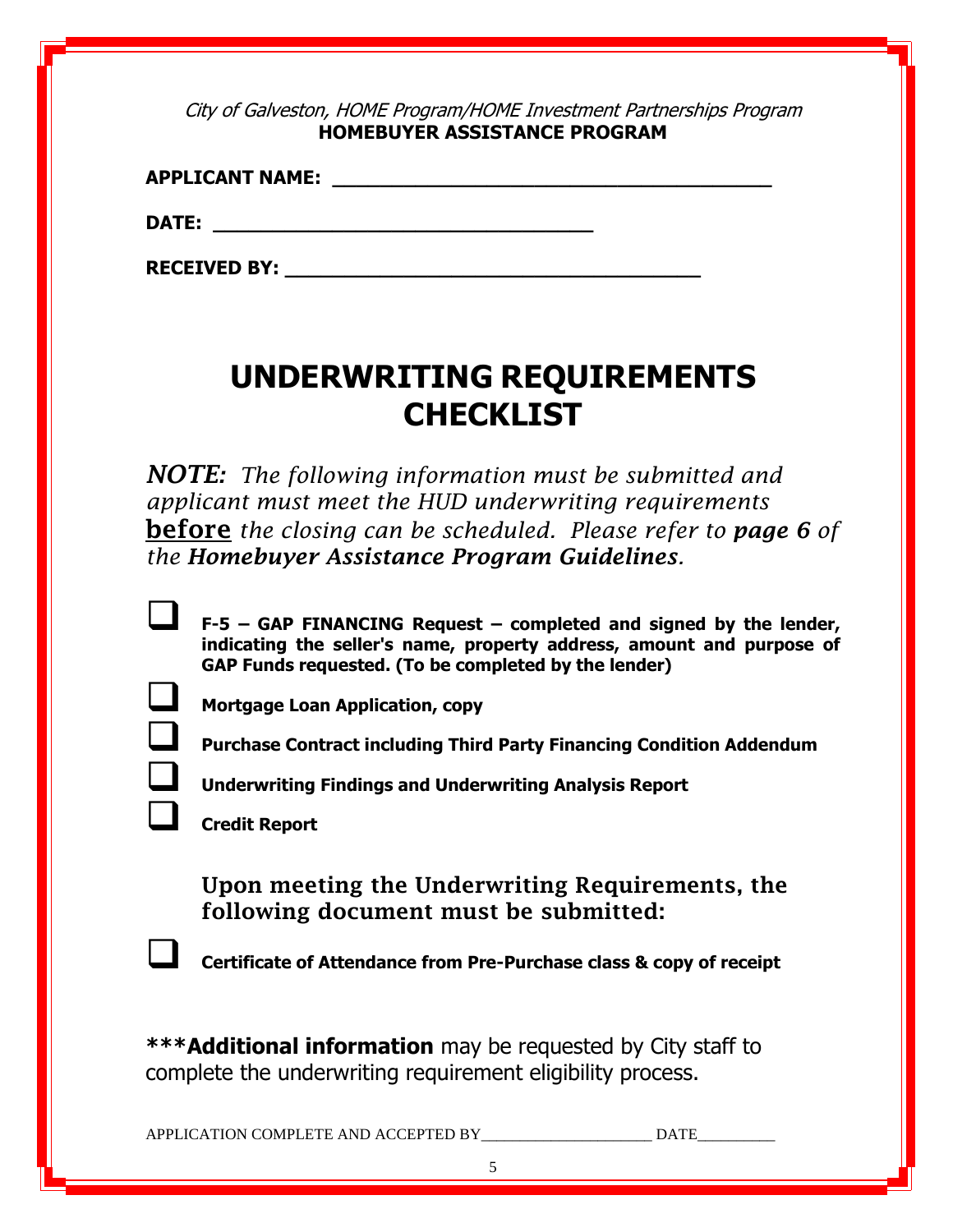## **CITY OF GALVESTON GRANTS & HOUSING DEPARTMENT HAP APPLICATION**

| <b>STAFF USE ONLY</b>  |         |          |           |  |
|------------------------|---------|----------|-----------|--|
| 12m/anticipated income | $%$ AMI | $0 - 30$ | $30 - 50$ |  |
|                        |         | 50-60    | 60-80     |  |

Applicant Names(s):

Current Address:

City, State, Zip:

Home Phone: Alternate Phone:

List the Head of Household and **all other persons** who will be living in the new housing unit. Indicate the relationship of each family member to the Head of Household.

| <b>Household Member Name</b> | Relationship | <b>Date of Birth</b> | Age | Sex | <b>Social Security Number</b> |
|------------------------------|--------------|----------------------|-----|-----|-------------------------------|
|                              |              |                      |     |     |                               |
|                              |              |                      |     |     |                               |
|                              |              |                      |     |     |                               |
|                              |              |                      |     |     |                               |
|                              |              |                      |     |     |                               |
|                              |              |                      |     |     |                               |

|        | HEAD OF HOUSEHOLD (Check one) - This information is required - it is being collected to ensure<br>compliance with the Fair Housing and Equal Opportunity regulations. |  |  |  |  |
|--------|-----------------------------------------------------------------------------------------------------------------------------------------------------------------------|--|--|--|--|
|        | Race of Head of Household:                                                                                                                                            |  |  |  |  |
| ◘      | White                                                                                                                                                                 |  |  |  |  |
| ◘      | Asian                                                                                                                                                                 |  |  |  |  |
| $\Box$ | Native Hawaiian/Other Pacific Islander                                                                                                                                |  |  |  |  |
| $\Box$ | Black/African American and White                                                                                                                                      |  |  |  |  |
| $\Box$ | American Indian/Alaska Native and Black/African American                                                                                                              |  |  |  |  |
| $\Box$ | Black/African American                                                                                                                                                |  |  |  |  |
| $\Box$ | American Indian/Alaska Native                                                                                                                                         |  |  |  |  |
| $\Box$ | Asian and White                                                                                                                                                       |  |  |  |  |
| ◘      | American Indian/Alaska Native and White                                                                                                                               |  |  |  |  |
| О      | Other Multi Racial                                                                                                                                                    |  |  |  |  |
|        | <b>Ethnicity of Head of Household:</b>                                                                                                                                |  |  |  |  |
| О      | Hispanic                                                                                                                                                              |  |  |  |  |
|        | Non-Hispanic                                                                                                                                                          |  |  |  |  |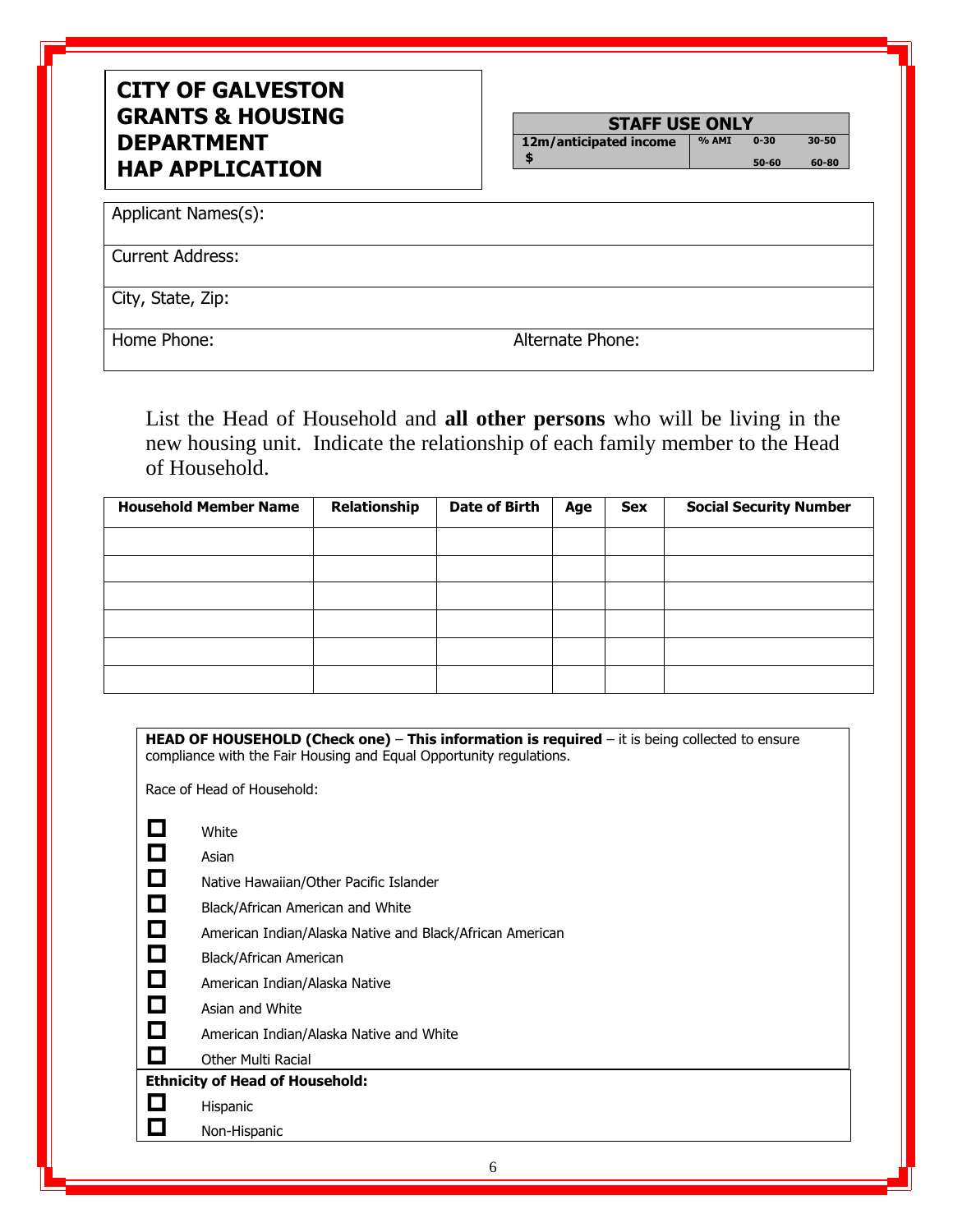**Are You Receiving Any Other Assistance?**

 $\Box$  Public Housing

 $\Box$  Section 8 Housing

 $\Box$  TANF

### **INCOME VERIFICATION**

What is the total **gross income** of all household members?  $\frac{1}{2}$ 

Includes: wages, salaries and tips, alimony, child support, Social Security, AFDC, other benefits, other income

| <b>Household Member</b><br><b>Name</b> | Source of<br><b>Income</b> | <b>Gross Annual</b><br><b>Amount</b> | <b>Payment Basis (weekly, bi-</b><br>weekly, monthly, etc.) |
|----------------------------------------|----------------------------|--------------------------------------|-------------------------------------------------------------|
|                                        |                            |                                      |                                                             |
|                                        |                            |                                      |                                                             |
|                                        |                            |                                      |                                                             |
|                                        |                            |                                      |                                                             |
|                                        |                            |                                      |                                                             |
|                                        |                            |                                      |                                                             |

## **ASSET INFORMATION**

Do you own real estate property? \_\_\_ Yes \_\_\_ No

If Yes, what is the current market value? \_\_\_\_\_\_\_\_\_\_\_\_\_\_\_\_\_\_\_\_\_\_\_\_\_\_\_\_

List below the types and sources of any household assets. Provide both the current cash value and the estimated annual income from the asset.

| <b>Household Member</b><br><b>Name</b> | <b>Type and Source of Asset</b><br>(savings/checking<br>accounts, investments,<br>etc.) | <b>Cash Value of Asset</b> | <b>Annual Income</b><br>from Asset |
|----------------------------------------|-----------------------------------------------------------------------------------------|----------------------------|------------------------------------|
|                                        |                                                                                         |                            |                                    |
|                                        |                                                                                         |                            |                                    |
|                                        |                                                                                         |                            |                                    |
|                                        |                                                                                         |                            |                                    |
|                                        |                                                                                         |                            |                                    |
|                                        |                                                                                         |                            |                                    |

#### **APPLICATION CERTIFICATION**

**I/We understand that the above information is being collected to determine if I/we are eligible to receive Homebuyer Assistance. I/we hereby certify that all the information herein is true and correct. I/we authorize the City of Galveston Grants & Housing Department to verify all information provided on this application.**

\_\_\_\_\_\_\_\_\_\_\_\_\_\_\_\_\_\_\_\_\_\_\_\_\_\_\_\_\_\_\_ \_\_\_\_\_\_\_\_\_\_\_\_\_\_\_ \_\_\_\_\_\_\_\_\_\_\_\_\_\_\_\_\_\_\_\_\_\_\_\_\_ \_\_\_\_\_\_\_\_\_\_\_\_\_\_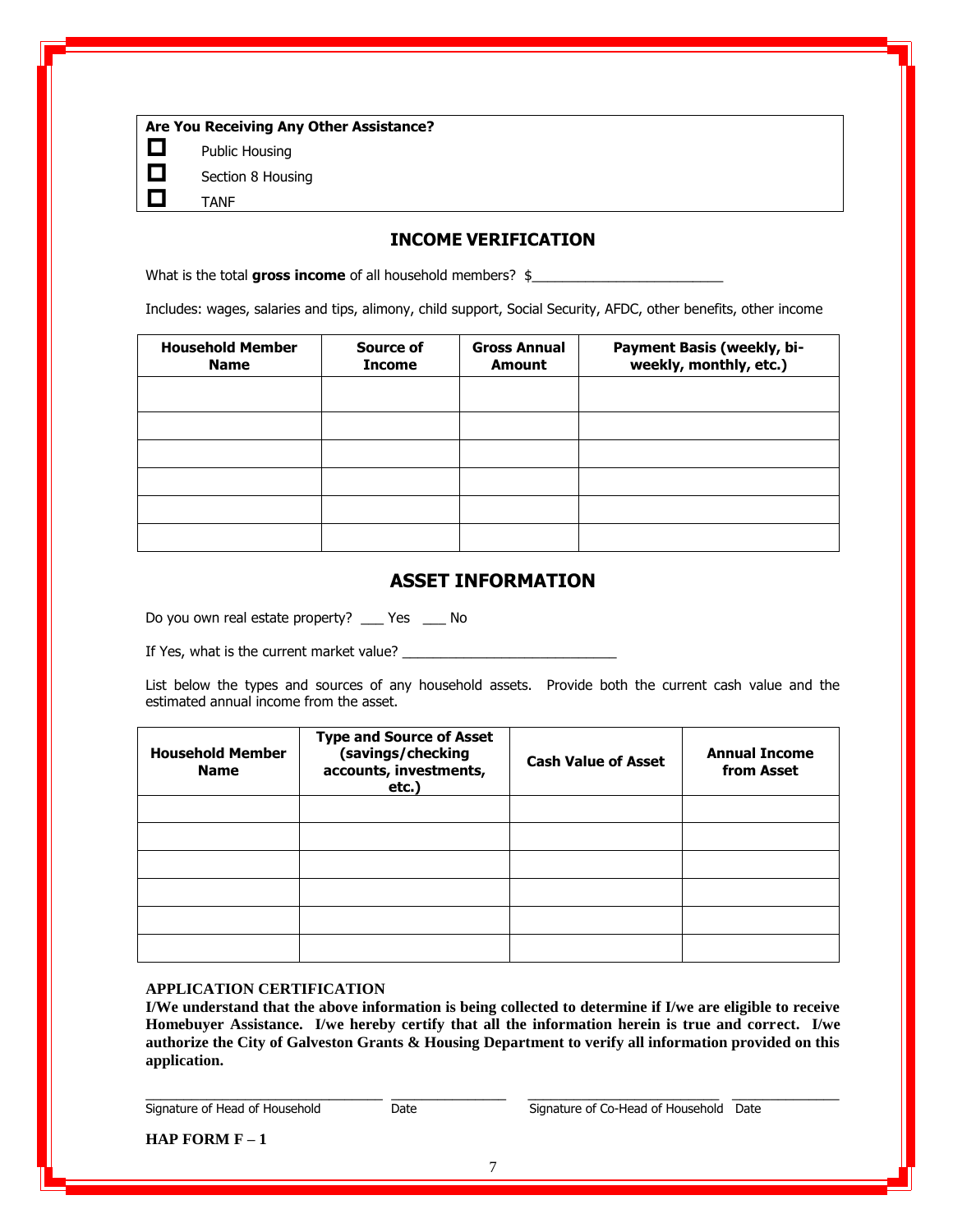## **AUTHORIZATION OF RELEASE FOR INFORMATION**

| <b>Name</b><br>PRINT FULL LEGAL NAME | <b>Social Security</b><br><b>Number</b> | <b>Signature</b><br>Sign ONLY in presence of a<br>notary |
|--------------------------------------|-----------------------------------------|----------------------------------------------------------|
|                                      |                                         |                                                          |
|                                      |                                         |                                                          |
|                                      |                                         |                                                          |
|                                      |                                         |                                                          |
|                                      |                                         |                                                          |
|                                      |                                         |                                                          |

I/WE HEREBY AUTHORIZE PERSONS, ORGANIZATIONS, OR EMPLOYERS, FEDERAL, STATE OR LOCAL AGENCIES, GOVERNMENTAL ENTITIES, UTILITY COMPANIES OR ESTABLISHMENTS TO FURNISH INFORMATION ABOUT MY/OUR HOUSEHOLD TO A REPRESENTATIVE OF **THE CITY OF GALVESTON HOME INVESTMENT PARTNERSHIPS PROGRAM** OF GALVESTON, TEXAS IN CONJUNCTION WITH THE **CITY OF GALVESTON, TEXAS HOME HOMEBUYER ASSISTANCE PROGRAM ANNUAL VERIFICATION OF PRIMARY RESIDENCY.**

I HEREBY GRANT PERMISSION OF THE RELEASE OF INFORMATION THAT MAY BE RELAVENT TO MY/OUR OCCUPANCY OF THE **HOME PROGRAM ASSISTED UNIT.**

I/WE UNDERSTAND THAT THIS RELEASE OF INFORMATION IS VALID UNITL IT IS REVOKED IN WRITING**.**

#### **THE STATE OF TEXAS § COUNTY OF GALVESTON §**

THIS INSTRUMENT WAS ACKNOWLEDGED BEFORE ME ON THIS **\_\_\_\_\_\_\_** DAY OF

\_\_\_\_\_\_\_\_\_\_\_\_\_\_\_\_\_, 2021.

BY:

| . |  |
|---|--|
|   |  |
|   |  |
|   |  |
|   |  |
|   |  |
|   |  |
|   |  |
|   |  |
|   |  |
|   |  |
|   |  |
|   |  |
|   |  |
|   |  |

SEAL NOTARY PUBLIC IN and for TEXAS

\_\_\_\_\_\_\_\_\_\_\_\_\_\_\_\_\_\_\_\_\_\_\_\_\_\_\_\_\_\_\_\_\_\_\_\_\_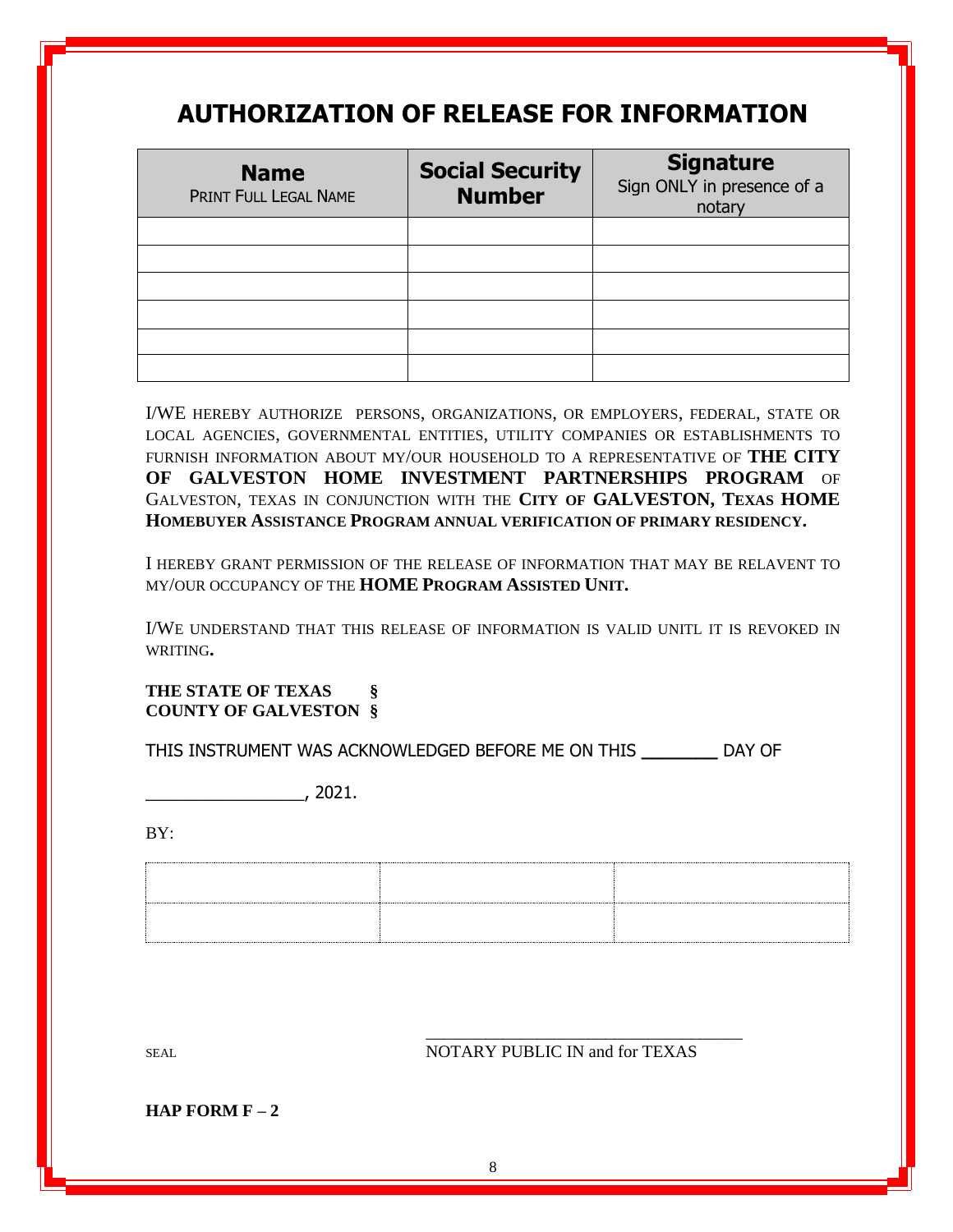| <b>Applicant</b>                                                                                                                                                                                                                                                                                                                                                                                                                                                                                                                                                                                                                                                                    |                                                                              |                     | <b>Social Security Number</b>                     |                                                   |                                                          |
|-------------------------------------------------------------------------------------------------------------------------------------------------------------------------------------------------------------------------------------------------------------------------------------------------------------------------------------------------------------------------------------------------------------------------------------------------------------------------------------------------------------------------------------------------------------------------------------------------------------------------------------------------------------------------------------|------------------------------------------------------------------------------|---------------------|---------------------------------------------------|---------------------------------------------------|----------------------------------------------------------|
| <b>Co-Applicant</b>                                                                                                                                                                                                                                                                                                                                                                                                                                                                                                                                                                                                                                                                 |                                                                              |                     | <b>Social Security Number</b>                     |                                                   |                                                          |
| <b>Current Address</b>                                                                                                                                                                                                                                                                                                                                                                                                                                                                                                                                                                                                                                                              |                                                                              | Apt. or<br>Lot $#$  |                                                   | <b>City</b>                                       | Zip<br><b>TX</b><br>Code                                 |
| <b>Telephone</b>                                                                                                                                                                                                                                                                                                                                                                                                                                                                                                                                                                                                                                                                    |                                                                              |                     | Alternate<br><b>Telephone</b>                     |                                                   |                                                          |
|                                                                                                                                                                                                                                                                                                                                                                                                                                                                                                                                                                                                                                                                                     | HOUSEHOLD INCOME DISCLOSURE AND CERTIFICATION                                |                     |                                                   |                                                   |                                                          |
|                                                                                                                                                                                                                                                                                                                                                                                                                                                                                                                                                                                                                                                                                     | Enter the gross monthly amount for each household member who receives income |                     |                                                   |                                                   |                                                          |
| <b>TYPE INCOME</b>                                                                                                                                                                                                                                                                                                                                                                                                                                                                                                                                                                                                                                                                  | <b>APPLICANT</b>                                                             | <b>CO-APPLICANT</b> | <b>OTHER</b><br><b>HOUSEHOLD</b><br><b>MEMBER</b> | <b>OTHER</b><br><b>HOUSEHOLD</b><br><b>MEMBER</b> | <b>OTHER</b><br><b>HOUSEHOLD</b><br><b>MEMBER</b>        |
| <b>EMPLOYMENT</b>                                                                                                                                                                                                                                                                                                                                                                                                                                                                                                                                                                                                                                                                   |                                                                              |                     |                                                   |                                                   |                                                          |
| <b>UNEMPLOYMENT</b>                                                                                                                                                                                                                                                                                                                                                                                                                                                                                                                                                                                                                                                                 |                                                                              |                     |                                                   |                                                   |                                                          |
| SOCIAL SECURITY or SSI<br>or DISABILITY                                                                                                                                                                                                                                                                                                                                                                                                                                                                                                                                                                                                                                             |                                                                              |                     |                                                   |                                                   |                                                          |
| RETIREMENT/ PENSION/<br>SURVIVOR or DEATH<br><b>BENEFITS</b>                                                                                                                                                                                                                                                                                                                                                                                                                                                                                                                                                                                                                        |                                                                              |                     |                                                   |                                                   |                                                          |
| CHILD SUPPORT /<br><b>ALIMONY</b>                                                                                                                                                                                                                                                                                                                                                                                                                                                                                                                                                                                                                                                   |                                                                              |                     |                                                   |                                                   |                                                          |
| DIVIDENDS / ANNUITIES<br>/ MUTUAL FUNDS /<br><b>INSURANCE POLICIES</b>                                                                                                                                                                                                                                                                                                                                                                                                                                                                                                                                                                                                              |                                                                              |                     |                                                   |                                                   |                                                          |
| IRA / 401K / STOCKS /<br><b>BONDS</b>                                                                                                                                                                                                                                                                                                                                                                                                                                                                                                                                                                                                                                               |                                                                              |                     |                                                   |                                                   |                                                          |
| <b>TAXABLE INTEREST</b>                                                                                                                                                                                                                                                                                                                                                                                                                                                                                                                                                                                                                                                             |                                                                              |                     |                                                   |                                                   |                                                          |
| <b>TANF</b>                                                                                                                                                                                                                                                                                                                                                                                                                                                                                                                                                                                                                                                                         |                                                                              |                     |                                                   |                                                   |                                                          |
| <b>WIC MONTHLY AMOUNT</b>                                                                                                                                                                                                                                                                                                                                                                                                                                                                                                                                                                                                                                                           |                                                                              |                     |                                                   |                                                   |                                                          |
| FOOD STAMP MONTHLY<br><b>AMOUNT</b>                                                                                                                                                                                                                                                                                                                                                                                                                                                                                                                                                                                                                                                 |                                                                              |                     |                                                   |                                                   |                                                          |
| OTHER CASH, MONETARY<br><b>INCOME OR ASSETS</b><br><b>HELD</b>                                                                                                                                                                                                                                                                                                                                                                                                                                                                                                                                                                                                                      |                                                                              |                     |                                                   |                                                   |                                                          |
| <b>TOTAL MONTHLY</b><br><b>INCOME</b>                                                                                                                                                                                                                                                                                                                                                                                                                                                                                                                                                                                                                                               |                                                                              |                     |                                                   |                                                   |                                                          |
| WARNING: Title 18 U.S. Code §1001 states that a person is guilty of a FELONY for knowingly and willingly making a false or<br>fraudulent statement to a Department or Agency of the United States. State law may also provide penalties for false or fraudulent<br>statements.<br>I certify that the information contained in this application is true and accurate to the best of my knowledge AND THAT<br>Falsification of any documents, application or information provided will led to my termination or participation with in the City of<br>Galveston HOME Program and could result in a Felony Offense. I also certify that I have disclosed ALL income received by persons |                                                                              |                     |                                                   |                                                   |                                                          |
| in my household.<br><b>Applicant Signature</b>                                                                                                                                                                                                                                                                                                                                                                                                                                                                                                                                                                                                                                      |                                                                              |                     |                                                   | <b>Date</b>                                       | <b>STAFF</b><br><b>USE</b>                               |
| <b>Co-Applicant Signature</b>                                                                                                                                                                                                                                                                                                                                                                                                                                                                                                                                                                                                                                                       |                                                                              |                     |                                                   | Date                                              | <b>ONLY</b><br><b>STAFF</b><br><b>USE</b><br><b>ONLY</b> |
| HAP FORM $F - 3$                                                                                                                                                                                                                                                                                                                                                                                                                                                                                                                                                                                                                                                                    |                                                                              |                     |                                                   |                                                   |                                                          |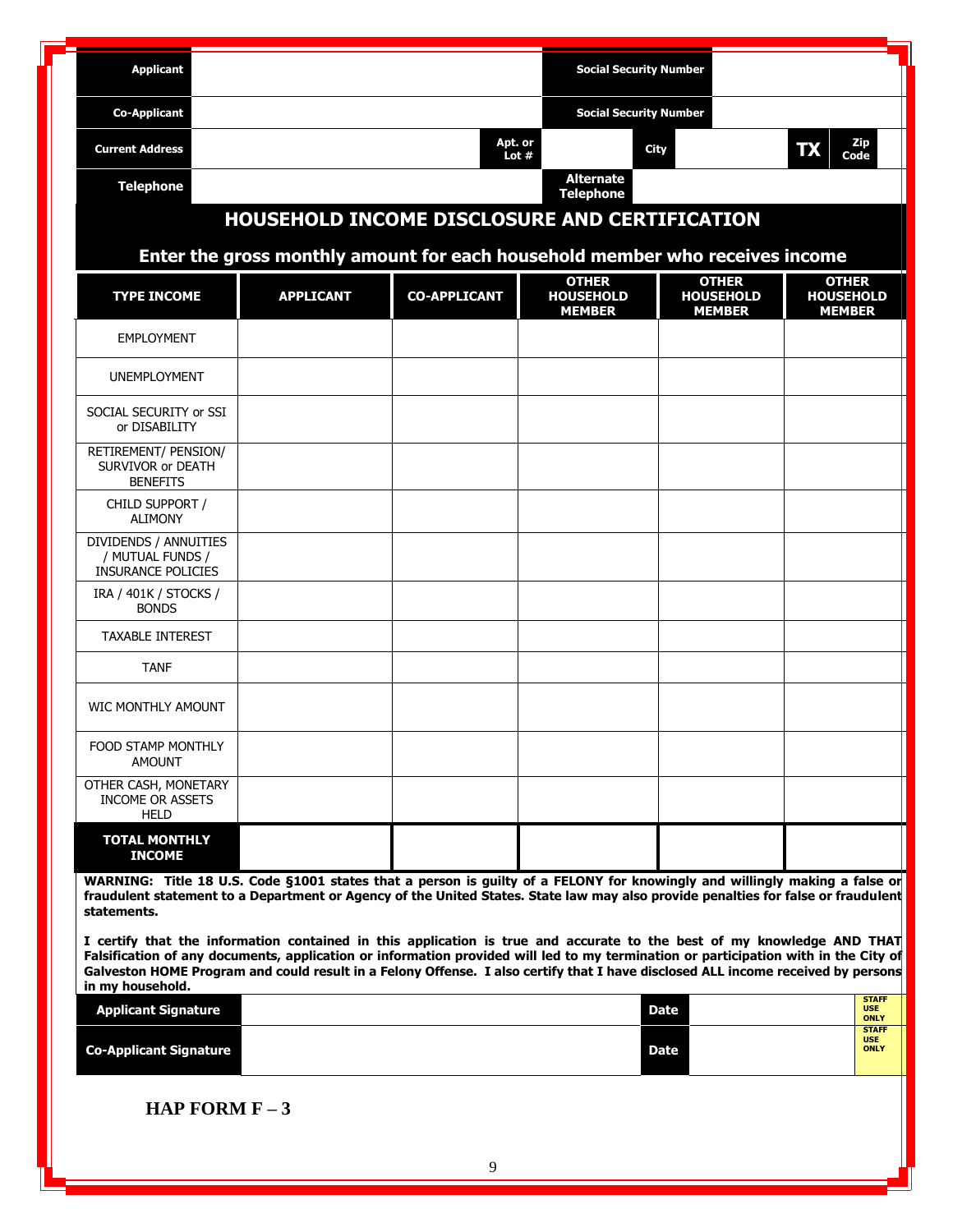## **PROGRAM INFORMATION DISCLOSURE AND COMPLIANCE AGREEMENT**

| <b>Applicant(s) Initials</b>  |                                                                                                                                                                                                                     |                                                                                                                                                                                                                                                                                                                                                                       |  |  |  |
|-------------------------------|---------------------------------------------------------------------------------------------------------------------------------------------------------------------------------------------------------------------|-----------------------------------------------------------------------------------------------------------------------------------------------------------------------------------------------------------------------------------------------------------------------------------------------------------------------------------------------------------------------|--|--|--|
| <b>Applicant</b>              | $Co-$<br><b>Applicant</b>                                                                                                                                                                                           | I hereby certify that I have received the Program Information, and<br><b>HOME Program Housing Guidelines for the City of Galveston</b>                                                                                                                                                                                                                                |  |  |  |
|                               |                                                                                                                                                                                                                     | <b>Homebuyer Assistance Program</b>                                                                                                                                                                                                                                                                                                                                   |  |  |  |
|                               |                                                                                                                                                                                                                     | I have read and understand the required affordability period and my<br>commitment to occupy (live in) the house as my primary residence<br>for a minimum of five (5) calendar years from the date of purchase.                                                                                                                                                        |  |  |  |
|                               |                                                                                                                                                                                                                     | I fully understand that obtaining pre-approval from the City of<br><b>Galveston Grants &amp; Housing Department does not guarantee I will</b><br>receive a mortgage from an outside lending agency.                                                                                                                                                                   |  |  |  |
|                               |                                                                                                                                                                                                                     | I have read and understand the requirement to participate in the<br>HOME Program Annual Monitoring and Compliance Evaluation, which<br>will confirm that I am occupying the home. The annual verification<br>may include written verification and or a physical inspection of the<br>property for not less than five (5) calendar years from the date of<br>purchase. |  |  |  |
|                               |                                                                                                                                                                                                                     | I fully understand and will comply with the requirement to repay the<br>HOME funds in the event that I no longer occupy the home as my<br>primary residency, which includes Rental/Leasing and/or Sale of the<br>home purchased with Federal funding.                                                                                                                 |  |  |  |
|                               |                                                                                                                                                                                                                     | I fully understand that I am required to sign a Deed of Trust and<br>Promissory Note, which will place a lien against the property,<br>assisted with HOME Program funds.                                                                                                                                                                                              |  |  |  |
|                               |                                                                                                                                                                                                                     | <b>LEAD BASED PAINT HAZARDS DISCLOSURE</b>                                                                                                                                                                                                                                                                                                                            |  |  |  |
|                               |                                                                                                                                                                                                                     | I do hereby acknowledge that I have received the pamphlet, "Protect<br>Your Family from Lead in Your Home" from the City of Galveston<br>Homebuyer Assistance Program and that I have read and understand<br>the potential hazards of lead-based paint.                                                                                                               |  |  |  |
|                               | I understand that I have the right to seek legal counsel regarding clarification of the<br>above statements before affixing my signature below confirming my agreement to the<br>program requirements stated above. |                                                                                                                                                                                                                                                                                                                                                                       |  |  |  |
| Program.                      |                                                                                                                                                                                                                     | I fully understand each of the above statements and my commitment to the City of<br>Galveston Home Investment Partnerships (HOME) Program Homebuyer Assistance                                                                                                                                                                                                        |  |  |  |
| <b>Applicant Signature</b>    |                                                                                                                                                                                                                     | <b>Date</b>                                                                                                                                                                                                                                                                                                                                                           |  |  |  |
| <b>Co-Applicant Signature</b> |                                                                                                                                                                                                                     | Date                                                                                                                                                                                                                                                                                                                                                                  |  |  |  |
|                               |                                                                                                                                                                                                                     |                                                                                                                                                                                                                                                                                                                                                                       |  |  |  |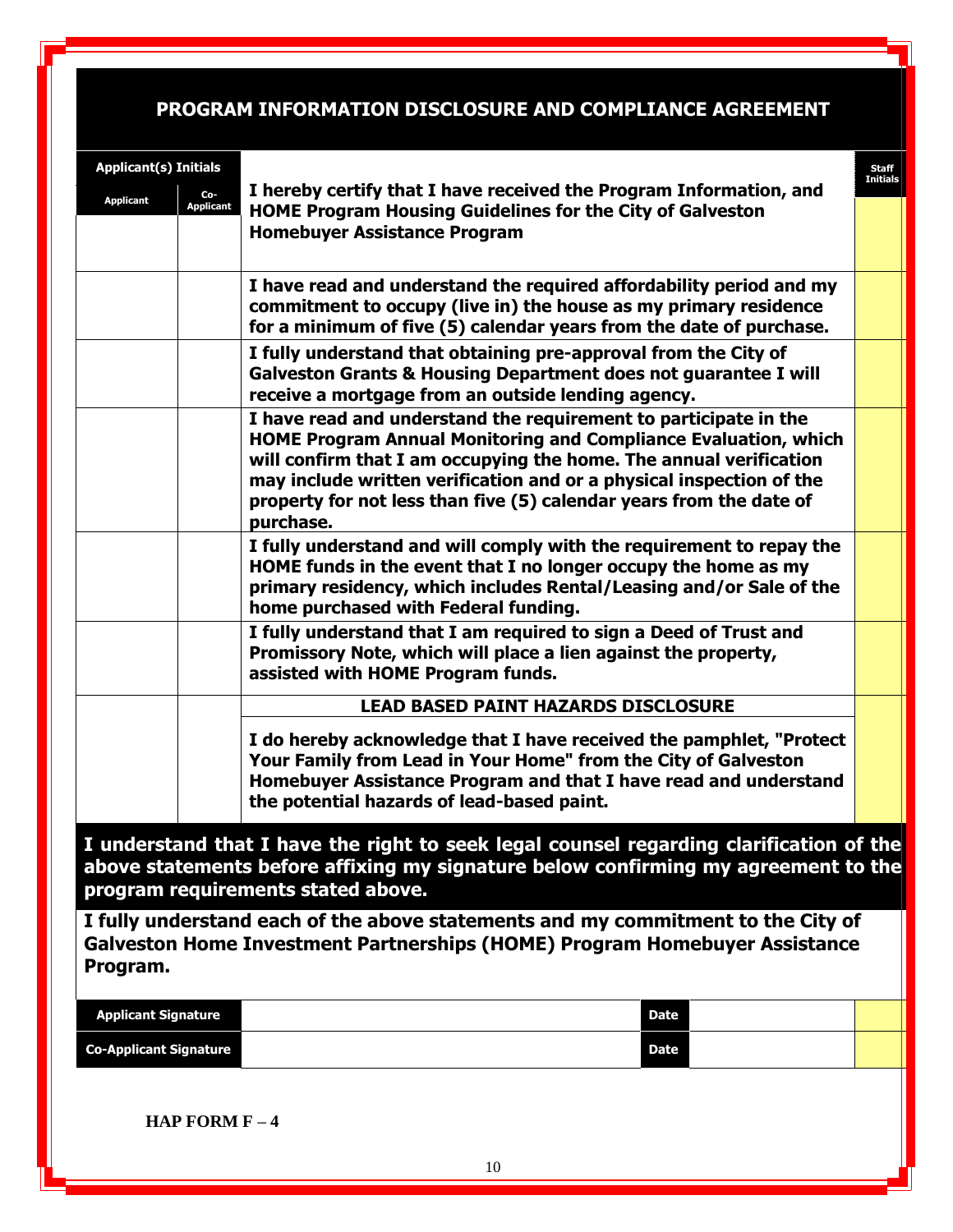# **VERIFICATION OF: Assets on Deposit**

| <b>CITY OF GALVESTON</b><br><b>GRANTS &amp; HOUSING DEPARTMENT</b><br><b>2508 BALL AVENUE</b><br>GALVESTON, TX 77550<br>FAX#: (409) 291-4553                                                                                                                                                                                                                                                                           | Checking<br>Account No.<br>Savings<br>Account No. | Average Monthly<br><b>Balance for Last</b><br>6 Months<br><b>Current Balance</b> | Current<br>Interest rate<br>Current<br>Interest Rate | Current<br><b>Interest Rate</b> |
|------------------------------------------------------------------------------------------------------------------------------------------------------------------------------------------------------------------------------------------------------------------------------------------------------------------------------------------------------------------------------------------------------------------------|---------------------------------------------------|----------------------------------------------------------------------------------|------------------------------------------------------|---------------------------------|
| <b>AUTHORIZATION:</b> Federal Regulations require us<br>to verify Assets on Deposit of all members of the<br>household applying for participation in the HOME<br>Program which we operate and to re-examine this<br>income periodically. We ask your cooperation in<br>supplying this information. This information will be<br>used only to determine the eligibility status and level<br>of benefit of the household. | Certificate of<br>Deposit<br>Account No.          | Amount                                                                           | Withdrawal<br>Penalty                                |                                 |
| Your prompt return of the requested information will<br>be appreciated. Please fax response to (409) 291-<br>4553 or via email to: Grants@GalvestonTX.Gov                                                                                                                                                                                                                                                              |                                                   |                                                                                  |                                                      |                                 |
| Retirement Savings (IRA, Keogh, 401(k))                                                                                                                                                                                                                                                                                                                                                                                | Account No.                                       | Amount                                                                           | Withdrawal<br>Penalty                                | Current<br><b>Interest Rate</b> |
| <b>Money Market Funds</b>                                                                                                                                                                                                                                                                                                                                                                                              | Money Market<br><b>Funds</b>                      | Amount<br>(Average 6-<br>month Balance)                                          | <b>Interest Rate</b>                                 |                                 |
| RELEASE: I hereby authorize the release of<br>the requested information.                                                                                                                                                                                                                                                                                                                                               | <b>Company Name</b>                               |                                                                                  |                                                      |                                 |
| <b>Print Name</b>                                                                                                                                                                                                                                                                                                                                                                                                      | Signature of Authorized Representative            |                                                                                  |                                                      |                                 |
| <b>Signature and Date</b>                                                                                                                                                                                                                                                                                                                                                                                              |                                                   |                                                                                  |                                                      |                                 |
| or a copy of the executed "HOME Program Eligibility<br>Release Form," which authorizes the release of the<br>information requested, is attached.                                                                                                                                                                                                                                                                       | Telephone: ________________________________       |                                                                                  |                                                      |                                 |
| WARNING: TITLE 18, SECTION 1001 OF THE U.S. CODE STATES THAT A PERSON IS GUILTY OF A FELONY<br>FOR KNOWINGLY AND WILLINGLY MAKING FALSE OR FRAUDULENT STATEMENTS TO ANY<br>DEPARTMENT OF THE UNITED STATES GOVERNMENT.                                                                                                                                                                                                 |                                                   |                                                                                  |                                                      |                                 |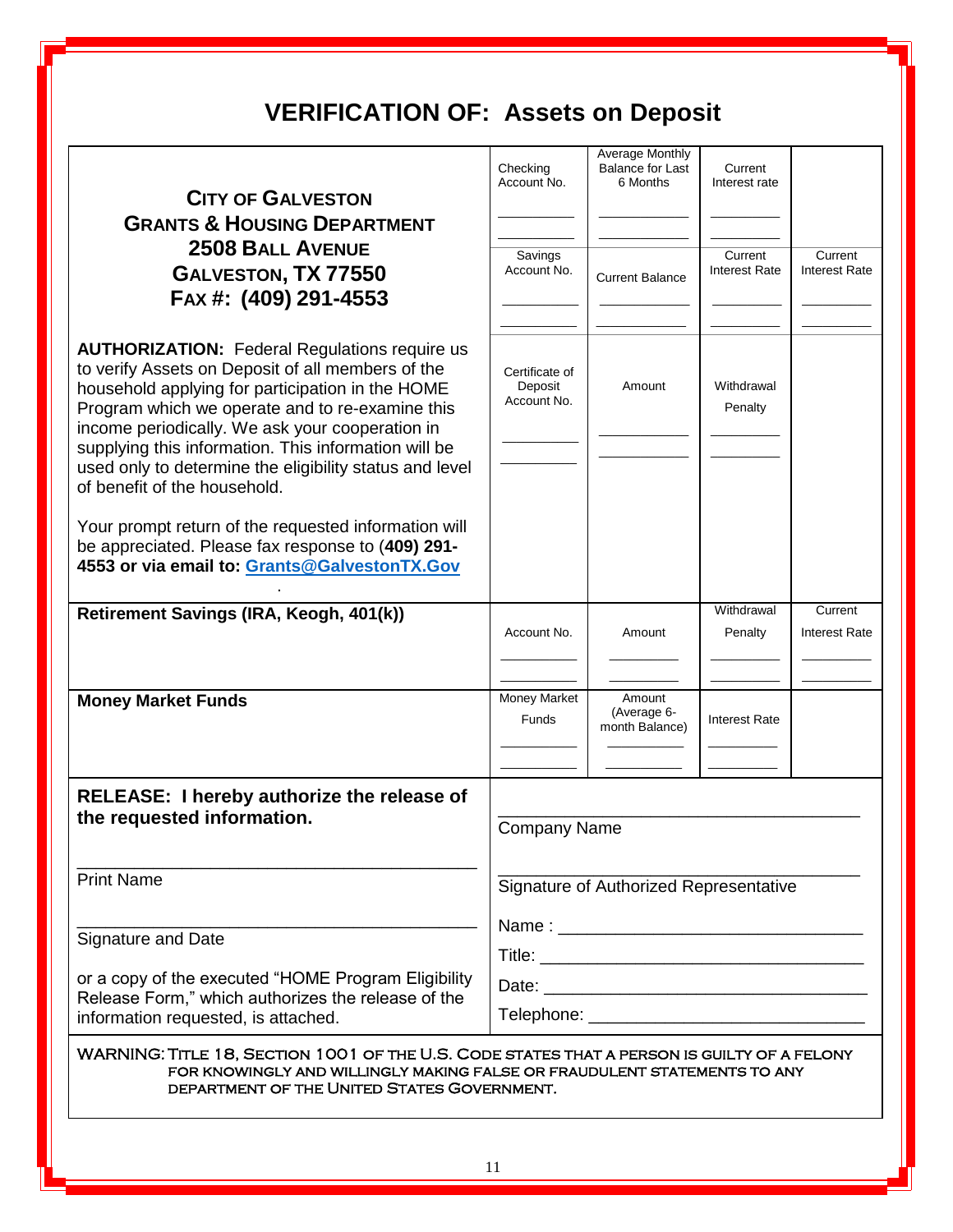## **VERIFICATION OF EMPLOYMENT**

| <b>CITY OF GALVESTON</b><br><b>GRANTS &amp; HOUSING DEPARTMENT</b><br><b>2508 BALL AVENUE</b><br><b>GALVESTON, TX 77550</b><br>FAX#: (409) 291-4553<br><b>AUTHORIZATION: Federal Regulations require us</b><br>to verify Employment Income of all members of the<br>household applying for participation in the HOME<br>Program which we operate and to reexamine this<br>income periodically. We ask your cooperation in<br>supplying this information. This information will be<br>used only to determine the eligibility status and level<br>of benefit of the household.<br>Your prompt return of the requested information will<br>be appreciated. Your prompt return of the<br>requested information will be appreciated. Please<br>fax response to (409) 291-4553 or via email to:<br>Grants@GalvestonTX.Gov | Employed since: _______ Occupation: __________<br>Salary: ________________<br>Effective date of last increase: _________<br>Base pay rate:<br>\$_____/Hour; or \$_____/Week; or \$____/Month<br>Average hours/week at base pay rate: ____ Hours<br>No. weeks ____, or No. weeks ____ worked/Year<br>Overtime pay rate: \$______/Hour<br>Expected average number of hours overtime<br>worked per week during next 12 months<br>Any other compensation not included above<br>(specify for commissions, bonuses, tips, etc.):<br>Is pay received for vacation? • Yes • No<br>If Yes, no. of days per year ____<br>Total base pay earnings for past 12 mos. \$<br>Total overtime earnings for past 12 mos. \$ |  |  |  |
|---------------------------------------------------------------------------------------------------------------------------------------------------------------------------------------------------------------------------------------------------------------------------------------------------------------------------------------------------------------------------------------------------------------------------------------------------------------------------------------------------------------------------------------------------------------------------------------------------------------------------------------------------------------------------------------------------------------------------------------------------------------------------------------------------------------------|-----------------------------------------------------------------------------------------------------------------------------------------------------------------------------------------------------------------------------------------------------------------------------------------------------------------------------------------------------------------------------------------------------------------------------------------------------------------------------------------------------------------------------------------------------------------------------------------------------------------------------------------------------------------------------------------------------------|--|--|--|
|                                                                                                                                                                                                                                                                                                                                                                                                                                                                                                                                                                                                                                                                                                                                                                                                                     | Probability and expected date of any pay increase:<br>Does the employee have access to a<br>retirement account?<br>$\bullet$ Yes<br>$\cdot$ No                                                                                                                                                                                                                                                                                                                                                                                                                                                                                                                                                            |  |  |  |
|                                                                                                                                                                                                                                                                                                                                                                                                                                                                                                                                                                                                                                                                                                                                                                                                                     | If Yes, what amount can they get access to:<br>$\frac{1}{2}$                                                                                                                                                                                                                                                                                                                                                                                                                                                                                                                                                                                                                                              |  |  |  |
| RELEASE: I hereby authorize the release of the<br>requested information.                                                                                                                                                                                                                                                                                                                                                                                                                                                                                                                                                                                                                                                                                                                                            | <b>Company Name</b>                                                                                                                                                                                                                                                                                                                                                                                                                                                                                                                                                                                                                                                                                       |  |  |  |
| <b>Print Name</b>                                                                                                                                                                                                                                                                                                                                                                                                                                                                                                                                                                                                                                                                                                                                                                                                   | Signature of Authorized Representative                                                                                                                                                                                                                                                                                                                                                                                                                                                                                                                                                                                                                                                                    |  |  |  |
| <b>Signature and Date</b>                                                                                                                                                                                                                                                                                                                                                                                                                                                                                                                                                                                                                                                                                                                                                                                           |                                                                                                                                                                                                                                                                                                                                                                                                                                                                                                                                                                                                                                                                                                           |  |  |  |
| or a copy of the executed "HOME Program Eligibility<br>Release Form," which authorizes the release of the<br>information requested, is attached.                                                                                                                                                                                                                                                                                                                                                                                                                                                                                                                                                                                                                                                                    |                                                                                                                                                                                                                                                                                                                                                                                                                                                                                                                                                                                                                                                                                                           |  |  |  |
| WARNING: TITLE 18, SECTION 1001 OF THE U.S. CODE STATES THAT A PERSON IS GUILTY OF A FELONY<br>FOR KNOWINGLY AND WILLINGLY MAKING FALSE OR FRAUDULENT STATEMENTS TO ANY<br>DEPARTMENT OF THE UNITED STATES GOVERNMENT.                                                                                                                                                                                                                                                                                                                                                                                                                                                                                                                                                                                              |                                                                                                                                                                                                                                                                                                                                                                                                                                                                                                                                                                                                                                                                                                           |  |  |  |
|                                                                                                                                                                                                                                                                                                                                                                                                                                                                                                                                                                                                                                                                                                                                                                                                                     | 12                                                                                                                                                                                                                                                                                                                                                                                                                                                                                                                                                                                                                                                                                                        |  |  |  |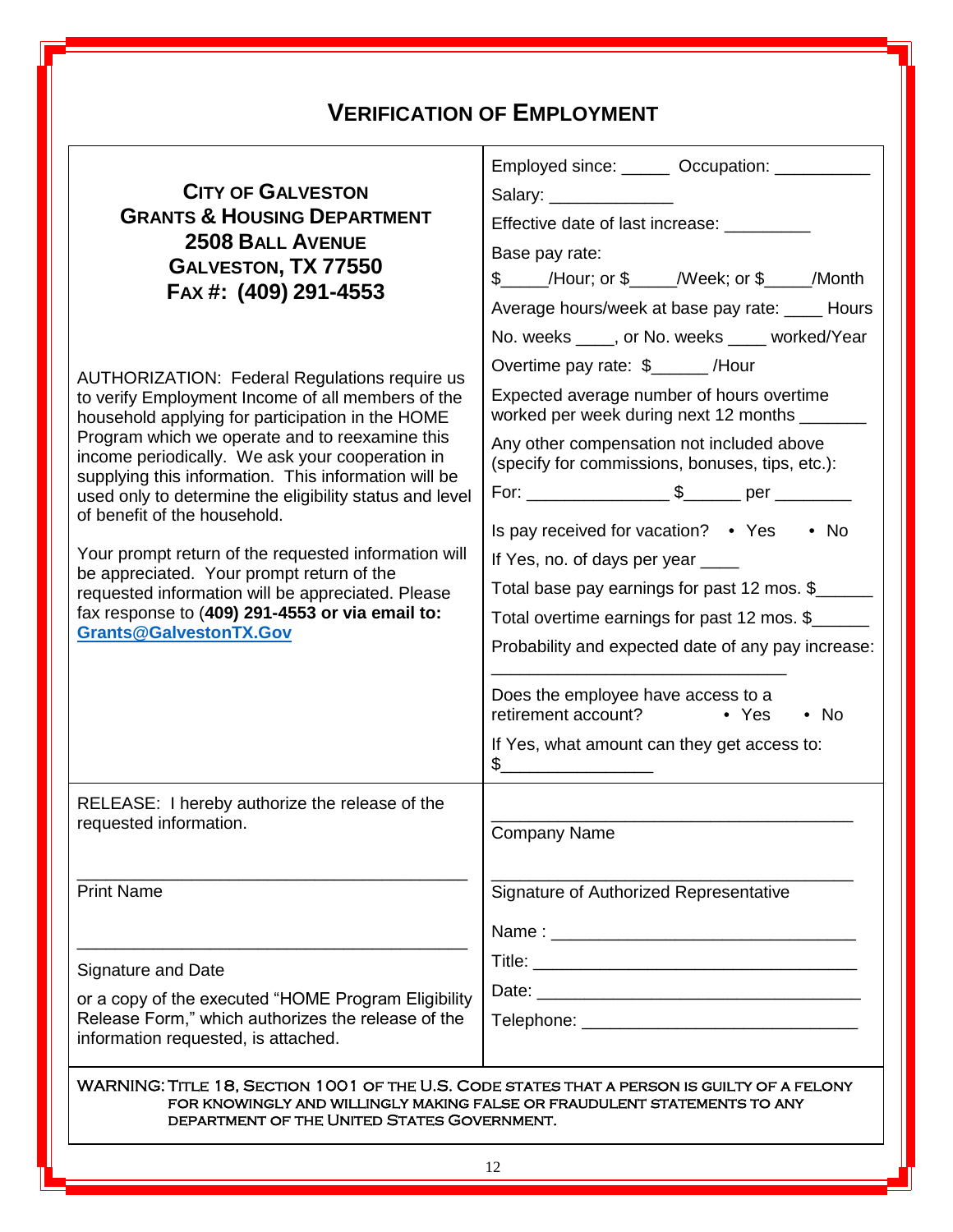# **LENDER PACKET**

**(To be completed by the Lender)**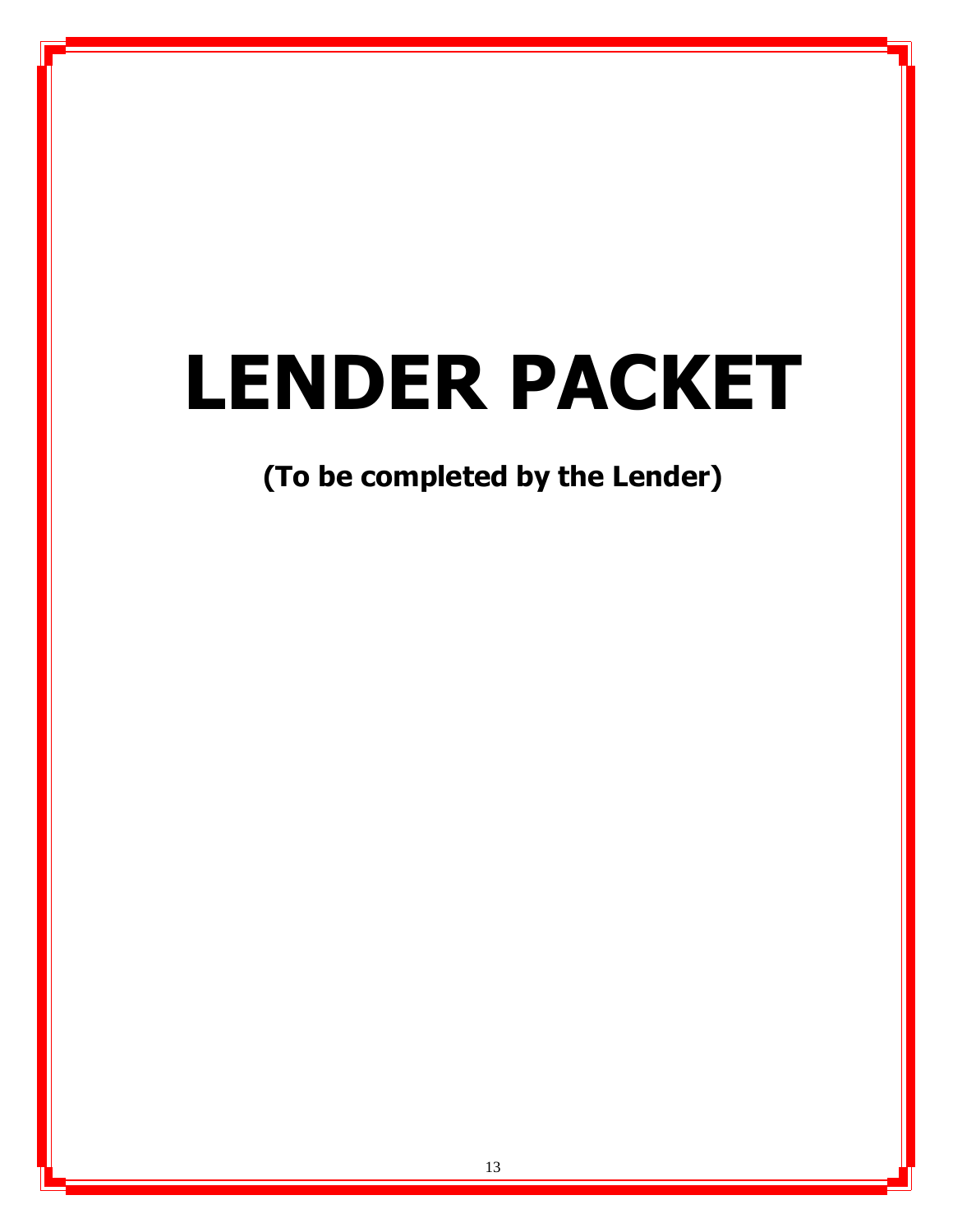## **HAP FUNDS REQUEST (2 Pages)**

Applicant Names(s):

Current Address:

City, State, Zip:

Home Phone: Alternate Phone:

| <b>Real Estate Agent Information</b>      |                                      |  |
|-------------------------------------------|--------------------------------------|--|
| <b>Real Estate</b><br><b>Agent Name</b>   | <b>Office Telephone</b>              |  |
|                                           | <b>Fax Number</b>                    |  |
| <b>Real Estate</b><br><b>Office Name</b>  | <b>Cell Phone</b>                    |  |
| <b>Mortgage Lender Information</b>        |                                      |  |
| Mortgage<br><b>Loan Officer</b>           | <b>Loan Processor</b><br><b>Name</b> |  |
| <b>Name</b><br><b>Mortgage</b><br>Company | <b>Telephone</b>                     |  |
|                                           | <b>Fax Number</b>                    |  |
|                                           |                                      |  |
|                                           |                                      |  |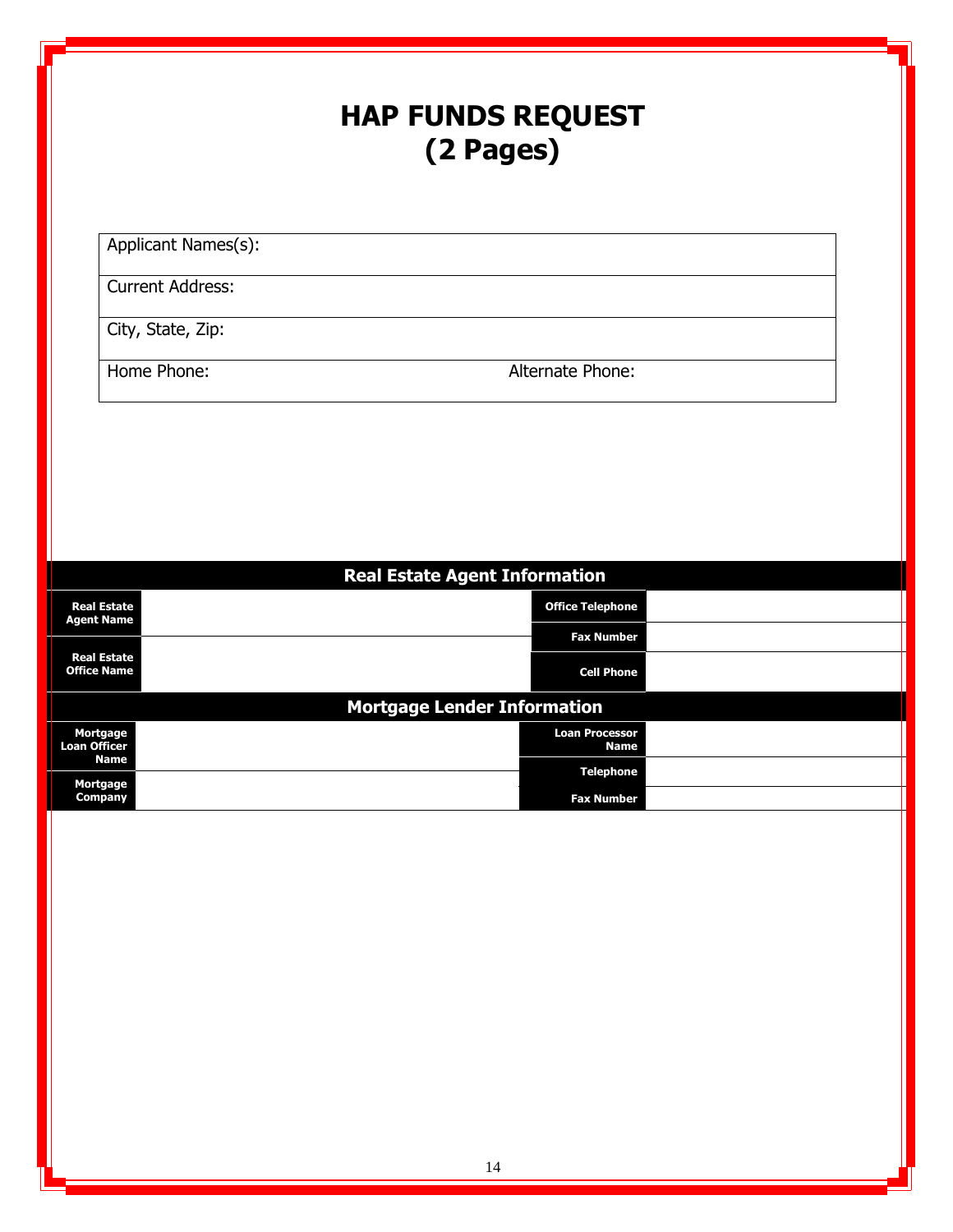**# 1 Purchase Price Buy Down \$**

**Amount needed to buy down price**

#### **# 2 Interest Rate Buy Down \$**

**Amount needed to buy down interest rate**

## **#3 DOWN PAYMENT \$**

**Enter Amount needed for Down Payment**

## **#4 CLOSING COSTS \$**

### **#5 TOTAL HAP FUNDS REQUESTED \$**

**The total amount calculated on line #5 cannot exceed the Maximum Allocation for the Applicant(s).**

## **WRITTEN EXPLANATION OF FUNDS NEEDED:**

**If funds are requested in line #1 and #2 above, Lender is to provide a written statement of the need for these funds.**

**EXPLANATION Line #1:**

**EXPLANATION Line #2:**

**Lender/Loan Officer Signature STAFF USE ONLY**